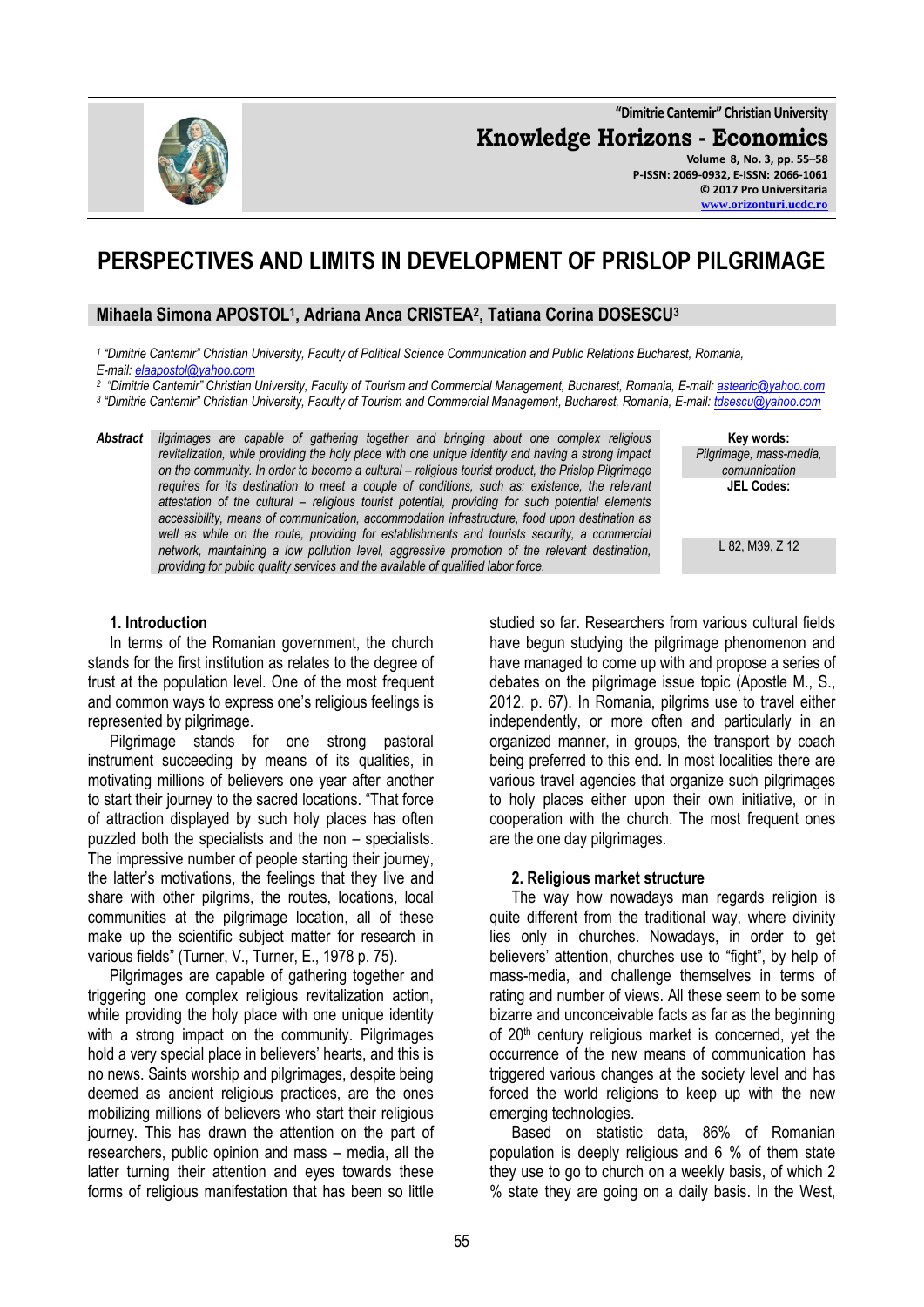people think God does exist and they believe in Him and state they are deeply religious, thus in Great Britain 72 % of population is Christian, in the US the rate is 80 % and in France is 78 %. And yet, researchers' opinion is that religion is declining due to the fact that people state their being believers, yet they are unwilling to go to church or to belong to any such church for that matter. At the same time, if one tries to find more about the theological knowledge that respondents have, the same are as close to zero and they only limit to the notion of ethics, namely to value judgments in terms of good and evil. Charity is a noble gesture of good will, a humanitarian act and not an act for sins redemption, as it used to be in some cases in the past. (Apostle M., S., 2012. p. 67).

Studies show that this behavioral evolution is just common, yet the church decline pattern is not identical in each and every single country, as concerned. Every single Christian country has its personal rate of such decline. Sociologists and historians believe that church decline is visible, predictable and they debate a number of possible causes and effects, and even the time of the Christian church decay as an institution.

By the ethical power of beliefs and religious concepts, the church defends the very center of the social structure, while preaching for a conservative behavior guided by norms and prescriptions. The moral sermons given by the church stand for the central pillar in believers' life and for a significant reason for sympathy. Yet, the factors triggering the religious involvement are different from one religion to another and from one country to the other. The issue relating to the Eastern Europe church is unique, by the very way how the latter has modeled the contemporary religious landscape and has reshaped society (Smith G., 2008, p.15).

### **3. Limitations in terms of Prislop pilgrimage development**

Within the recent years, Prislop Monastery shows an increased interest among pilgrims due to the presence in this particular location of several attraction points that believers find to be significant and enriched with holy grace. Coming to Prislop as a pilgrim is already a national scale religious habit. Pilgrims all over Romania and not only from Romania come to bow at priest Arsenie Boca's grave, to see the rock – dug cell having belonged to Saint John from Prislop, to drink the holy water from the spring inside the monastery, to bow in the small monastery church and to admire the wonderful landscape existing in Prislop.

In our study we have aimed to make up an overview of the limitations we have encountered while trying to research this matter online. Some of these limitations may also be valid for a very large number of Romanian monasteries and churches, on which grounds the very Romanian Patriarch advises priests to talk to their parishioners online and, implicitly to create their own Facebook accounts, as well as a series of websites for the said monasteries and parishes. *"*Change of Mentality in the Romanian Orthodox Church. The Patriarch Daniel encourages priests to get closer to their parishioners by Internet as well. More precisely, the head of the Church advises altar servants to also "conduct their missionary activity" on socialization networks as well" (7).

While researching the online environment, one finds that Prislop monastery does not own its official Facebook account. Yet, there are various websites and Facebook addresses stating they do not stand for the unofficial point of view of the monastery or of the Romanian Orthodox Church. The lack of some well – structured information, the absence of any official source disseminating the issue stand for one adverse consequence. The fact that the Romanian Orthodox Church, in its capacity of an official authority, has failed to take the decision of communicating by modern means, to the laymen's understanding, on the Arsenie Boca phenomenon, on the priest's life, on the latter's miracles, shows a lack of involvement on the part of the church. The absence of building one acknowledged theological point of view leads to a proliferation of those voices attempting to understand and generate a myth, which fact may also create a lot of confusion. The online environment is loaded with blogs, testimonials, opinions and personal points of view on such pilgrimage, life experiences that one cannot deny, personal revelations, etc. One may notice a certain lack of reaction or involvement in the spiritual experience lived by pilgrims coming to Prislop, which eventually materializes under the form of the absence of any spiritual support to this end. As a consequence, each pilgrim is left to understand whatever he or she may find to be relevant following his or her experience in Prislop.

Arsenie Boca priest's sanctification process stands for another hot topic for so many believers having constantly pressured the church for taking a decision to this end. After a long waiting period, the Romanian Orthodox Church has finally decided that the sanctification process should also start for Arsenie Boca priest as well.

*"*The Romanian Orthodox Church (BOR) has initiated the sanctification process in terms of Arsenie Boca, through the Diocese in Deva and Hunedoara, which gathers elements of proof as well as confessions regarding the priest's life, and that is a process requiring several years to be achieved" (4). Newspapers also show a series of sensational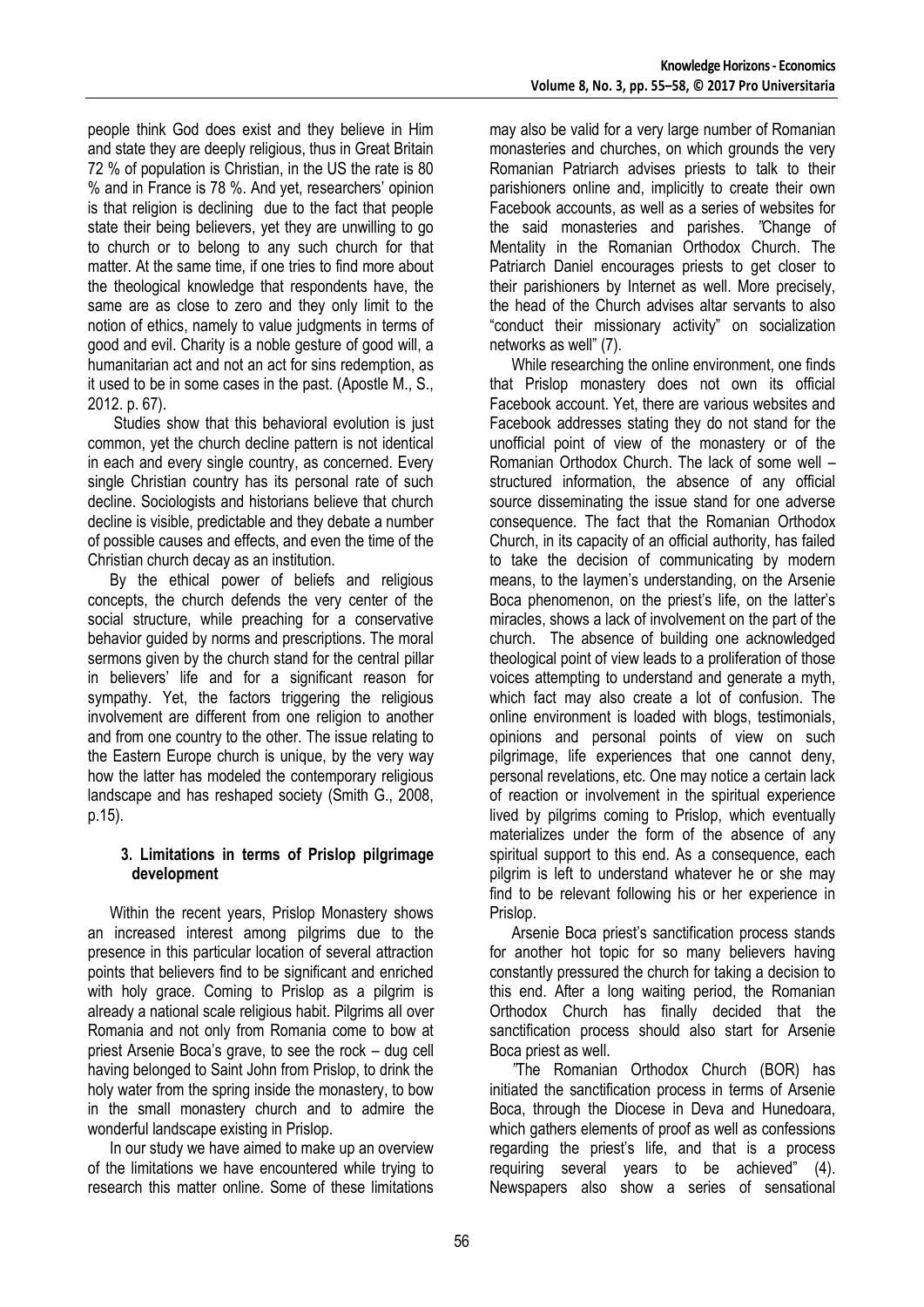information aimed at impressing the audience, such as for instance a story about: "the man held in custody for profaning Arsenie Boca priest's grave in Prislop Monastery, after having dug a hole over the grave, and then claimed to having done so in order to accelerate the sanctification process, has been released on Sunday, following that he shall be committed into a mental hospital in Maramures" (5).

Pilgrims' involvement is getting more and more obvious one year after another, by the latter's massive presence in Prislop. The number of pilgrims showing up at Arsenie Boca priest's grave on the 28th of November increases from 35.000, 40.000 and to 95.000. These are only estimates, since one has mounted no monitoring system for the people visiting the area. Journalists or people telling the stories and making statements regarding the number of such pilgrims rely on the information provided by peace officers and by local officials.

"We can only say that there have been thousands of people in Prislop Monastery, at Arsenie Boca priest's grave. One cannot make an accurate estimate since there is always a great number of people coming in and going out. While some of these pilgrims are coming, some others are leaving, and so it's quite difficult to tell how many people attend the pilgrimage these days. There have been people coming here from all over the country" (6).

During the three days of the mini – holiday on the  $1<sup>st</sup>$ of May, according to official estimates coming from Hunedoara Peace Officers Department, "the weekend has brought an impressive number of pilgrims coming to Prislop Monastery, the latter's number being around 95.000. By the due care and contribution on the part of the attending order forces, peace officers, traffic police and SMURD teams, the event has been duly managed", stated the spokesman of the County Peace Officers Department Inspectorate (IJJ) in Hunedoara, sub – lieutenant Lucian Stoichițoiu" ( 1).

During the memorial service, there have been more than 15.000 believers in Prislop Monastery and during the two days of prayers, according to the Peace Officers Department, more than 40.000 pilgrims have been queuing for several kilometers in order to get to touch the cross on the priest's grave ( 2).

Arsenie Boca priest's image is abusively used by misinterpreting the sacred image in order to get political capital. Thus, we find it from the news that the Patriarchy spokesman, Mr. [Constantin Stoica,](http://www.ziare.com/constantin-stoica/) has announced on Thursday tha the Romanian Orthodox Church is in no way related to the action by which one spreads pictures of Arsenie Boca priest bearing the PSD sign and the name of Victor Ponta on them. "the Church disclaims such practices. Canons are crystal clear. We give our parishioners no indication

whatsoever as to whom they should vote with", stated Constantin Stoica, at RealitateaTV station. He classified the action displayed by ACL as being "an exaggerated electing campaign initiative, probably on the part of certain party members or followers, that enjoyed neither the church blessing nor the latter's approval" (3).

In addition to the limitative matters in terms of the information on Prislop Monastery to those who may be concerned, one may also notice an inadequate level of the tourist infrastructure. We are speaking of one isolated destination with a difficult access road to the monastery, passing through localities where specific signs for such destination are actually missing. The access road through the locality is very narrow and does not allow for the simultaneously passing of two cars on both traffic ways. Immediately close to the monastery there is a parking lot that fails to provide for enough parking spaces. The limited number of parking spaces so often leads to the access road being blocked. The pilgrims exodus has done so that for several kilometers around the monastery there shall appear a real commercialization network for flowers and many other objects bearing the Arsenie Boca priest's signs. Local authorities take no dynamic involvement in the building of one coherent strategy for supporting small entrepreneurs and for developing the area.

Two villages of Hunedoara, Silvașu de Sus and Silvașiu de Jos, nearby Prislop Monastery, revived economically in the recent years due to the popularity of the place where Father Arsenie Boca was buried" (Daniel G., 2014). The two villages are located a few kilometers from the monastery and are the only access to the center of pilgrimage. The monastery does not offer accommodation which implicitly made pilgrims to seek accommodation in these villages. The villagers have gradually specialized in offering rural accommodation, local cuisine products and handmade objects that they sell at stalls located in front of the houses. The locals recognize: Monastery and Father Arsenie Boca are a blessing to us" (Guţă D., 2014). The number of pilgrims crossing the area is large, the locals are surprised by the range of vehicles crossing the villages: "On weekends, the line of cars heading towards Prislop and returns from there seems endless'' (Gută D., 2014). The winter village is crossed by hundreds of cars, during summer the number of pilgrims exceeds the capacity of localities. The accommodation offered by the villagers is closely related to the area's problems, lack of water and sewerage. The lack of comfort offered by some locals determines low prices, there are villagers who built guesthouses with an offer according to the industry standards. However within a radius of 10 kilometers,